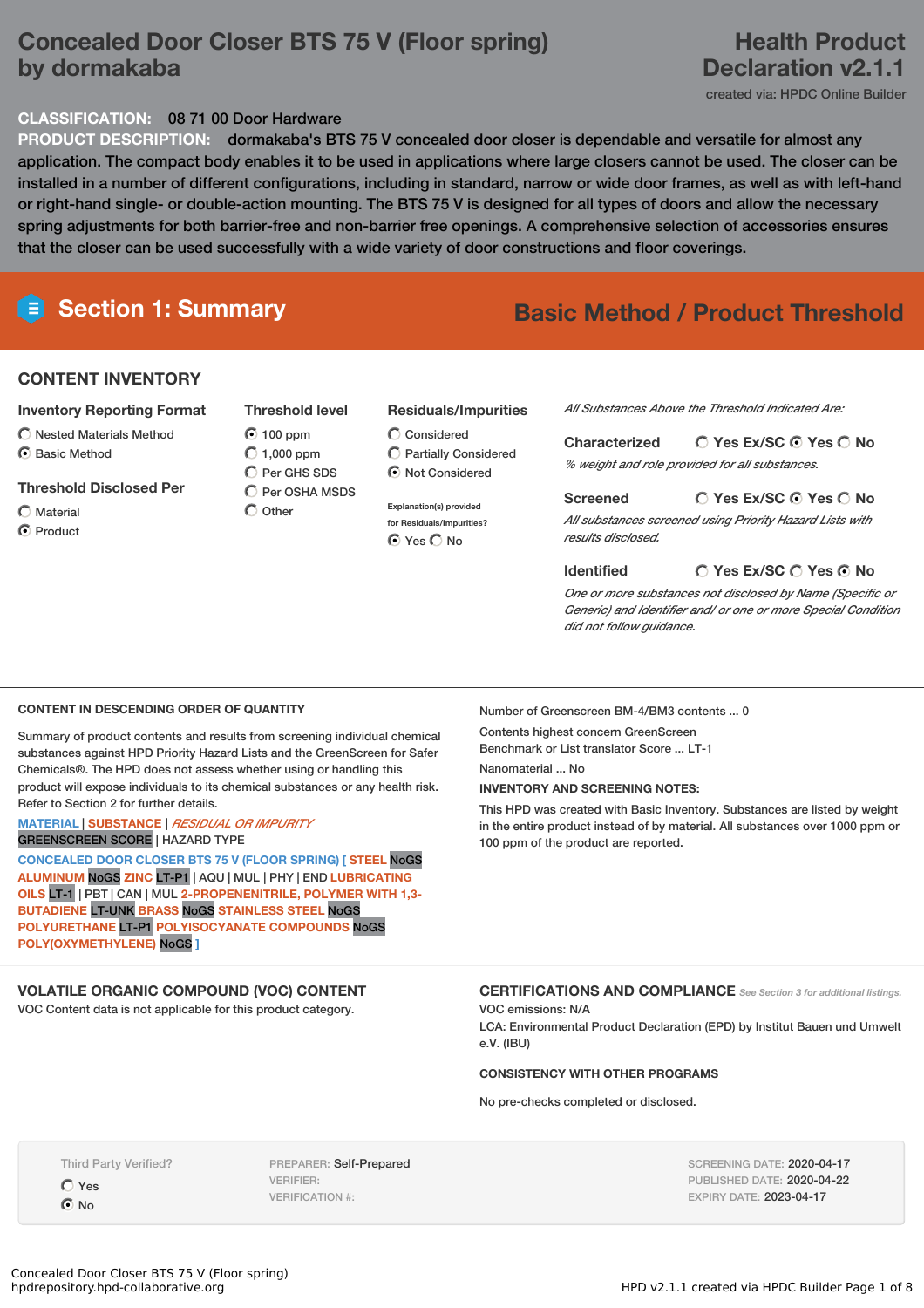This section lists contents in a product based on specific threshold(s) and reports detailed health information including hazards. This *HPD uses the inventory method indicated above, which is one of three possible methods:*

- *Basic Inventory method with Product-level threshold.*
- *Nested Material Inventory method with Product-level threshold*
- *Nested Material Inventory method with individual Material-level thresholds*

Definitions and requirements for the three inventory methods and requirements for each data field can be found in the HPD Open *Standard version 2.1.1, available on the HPDC website at: [www.hpd-collaborative.org/hpd-2-1-1-standard](https://www.hpd-collaborative.org/hpd-2-1-1-standard)*

### **CONCEALED DOOR CLOSER BTS 75 V (FLOOR SPRING)**

PRODUCT THRESHOLD: 100 ppm **RESIDUALS** AND IMPURITIES CONSIDERED: No

RESIDUALS AND IMPURITIES NOTES: No residuals or impurities are expected in these materials at or above the inventory threshold. dormakaba products consist of finished components, and no chemical reactions are needed to develop our products.

OTHER PRODUCT NOTES: -

| <b>STEEL</b>                                                                                                                                                                                                                                                                                                                                                  |                                                                |                 |                                   | ID: 12597-69-2                                 |  |
|---------------------------------------------------------------------------------------------------------------------------------------------------------------------------------------------------------------------------------------------------------------------------------------------------------------------------------------------------------------|----------------------------------------------------------------|-----------------|-----------------------------------|------------------------------------------------|--|
|                                                                                                                                                                                                                                                                                                                                                               | HAZARD SCREENING METHOD: Pharos Chemical and Materials Library |                 | HAZARD SCREENING DATE: 2020-04-17 |                                                |  |
| %: 44.10 - 44.10                                                                                                                                                                                                                                                                                                                                              | GS: NoGS                                                       | RC: Both        | NANO: No                          | ROLE: Closer body                              |  |
| <b>HAZARD TYPE</b>                                                                                                                                                                                                                                                                                                                                            | AGENCY AND LIST TITLES                                         | WARNINGS        |                                   |                                                |  |
| None found                                                                                                                                                                                                                                                                                                                                                    |                                                                |                 |                                   | No warnings found on HPD Priority Hazard Lists |  |
| <b>SUBSTANCE NOTES: -</b>                                                                                                                                                                                                                                                                                                                                     |                                                                |                 |                                   |                                                |  |
|                                                                                                                                                                                                                                                                                                                                                               |                                                                |                 |                                   |                                                |  |
| <b>ALUMINUM</b>                                                                                                                                                                                                                                                                                                                                               |                                                                |                 |                                   | ID: 91728-14-2                                 |  |
|                                                                                                                                                                                                                                                                                                                                                               | HAZARD SCREENING METHOD: Pharos Chemical and Materials Library |                 | HAZARD SCREENING DATE: 2020-04-17 |                                                |  |
| %: $43.90 - 43.90$                                                                                                                                                                                                                                                                                                                                            | GS: NoGS                                                       | RC: Both        | NANO: No                          | ROLE: Closer body                              |  |
| <b>HAZARD TYPE</b>                                                                                                                                                                                                                                                                                                                                            | AGENCY AND LIST TITLES                                         | <b>WARNINGS</b> |                                   |                                                |  |
| None found                                                                                                                                                                                                                                                                                                                                                    |                                                                |                 |                                   | No warnings found on HPD Priority Hazard Lists |  |
| SUBSTANCE NOTES: The hazards associated with aluminum are dependent upon the form in which aluminum is provided. As aluminum is<br>inert upon receipt by dormakaba and unlikely to leach from the product into the environment, the risk of exposure to aluminum<br>components is negligible and the listed hazards can be deemed irrelevant to the end-user. |                                                                |                 |                                   |                                                |  |
|                                                                                                                                                                                                                                                                                                                                                               |                                                                |                 |                                   |                                                |  |
| <b>ZINC</b>                                                                                                                                                                                                                                                                                                                                                   |                                                                |                 |                                   | ID: 7440-66-6                                  |  |
|                                                                                                                                                                                                                                                                                                                                                               | HAZARD SCREENING METHOD: Pharos Chemical and Materials Library |                 | HAZARD SCREENING DATE: 2020-04-17 |                                                |  |
| %5.84                                                                                                                                                                                                                                                                                                                                                         | GS: LT-P1                                                      | RC: None        | NANO: No                          | ROLE: Closer body                              |  |
|                                                                                                                                                                                                                                                                                                                                                               |                                                                |                 |                                   |                                                |  |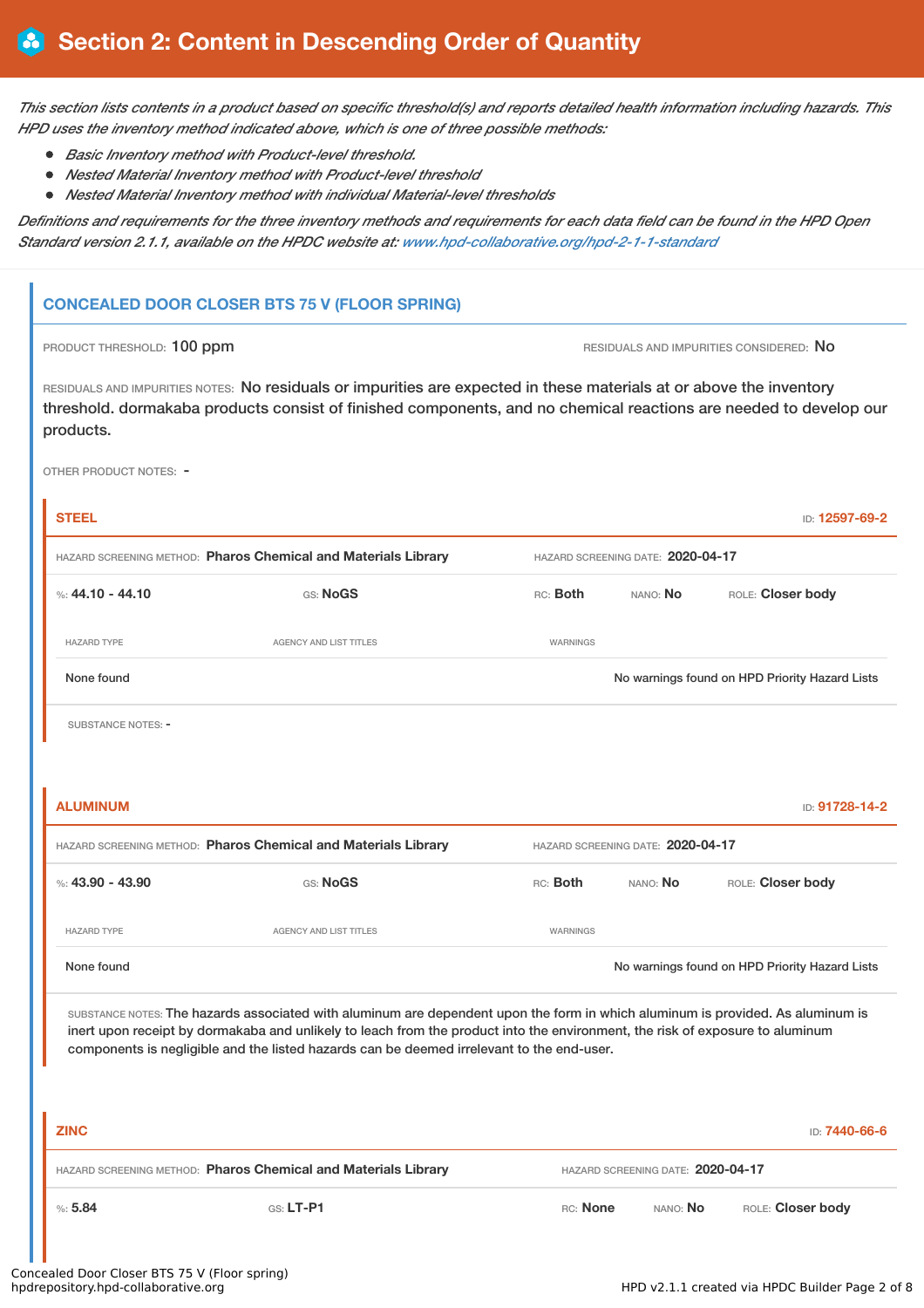| <b>HAZARD TYPE</b>         | <b>AGENCY AND LIST TITLES</b>                  | WARNINGS                                                                                |
|----------------------------|------------------------------------------------|-----------------------------------------------------------------------------------------|
| <b>ACUTE AQUATIC</b>       | EU - GHS (H-Statements)                        | H400 - Very toxic to aquatic life                                                       |
| <b>CHRON AQUATIC</b>       | EU - GHS (H-Statements)                        | H410 - Very toxic to aguatic life with long lasting effects                             |
| <b>MULTIPLE</b>            | German FEA - Substances Hazardous to<br>Waters | Class 2 - Hazard to Waters                                                              |
| PHYSICAL HAZARD (REACTIVE) | EU - GHS (H-Statements)                        | H250 - Catches fire spontaneously if exposed to air                                     |
| PHYSICAL HAZARD (REACTIVE) | EU - GHS (H-Statements)                        | H260 - In contact with water releases flammable gases<br>which may ignite spontaneously |
| <b>ENDOCRINE</b>           | <b>TEDX</b> - Potential Endocrine Disruptors   | <b>Potential Endocrine Disruptor</b>                                                    |

SUBSTANCE NOTES: The hazards associated with zinc are dependent upon the form in which zinc is provided. As zinc is inert upon receipt by dormakaba and unlikely to leach from the closer into the environment, the risk of exposure to zinc components is negligible and the listed hazards can be deemed irrelevant to the end-user.

| <b>LUBRICATING OILS</b><br>ID: 74869-22-0                      |                                   |                                                                                                   |  |  |  |
|----------------------------------------------------------------|-----------------------------------|---------------------------------------------------------------------------------------------------|--|--|--|
| HAZARD SCREENING METHOD: Pharos Chemical and Materials Library |                                   | HAZARD SCREENING DATE: 2020-04-17                                                                 |  |  |  |
| $\%: 4.76$                                                     | $GS: LT-1$                        | RC: None<br>NANO: No<br>ROLE: Hydraulic fluid                                                     |  |  |  |
| <b>HAZARD TYPE</b>                                             | <b>AGENCY AND LIST TITLES</b>     | <b>WARNINGS</b>                                                                                   |  |  |  |
| <b>PBT</b>                                                     | <b>EC - CEPA DSL</b>              | Persistent, Bioaccumulative and inherently Toxic (PBiTH) to<br>humans                             |  |  |  |
| <b>CANCER</b>                                                  | EU - GHS (H-Statements)           | H350 - May cause cancer                                                                           |  |  |  |
| <b>CANCER</b>                                                  | <b>EU - REACH Annex XVII CMRs</b> | Carcinogen Category 2 - Substances which should be<br>regarded as if they are Carcinogenic to man |  |  |  |
| <b>MULTIPLE</b>                                                | ChemSec - SIN List                | CMR - Carcinogen, Mutagen &/or Reproductive Toxicant                                              |  |  |  |
| <b>CANCER</b>                                                  | <b>EU - Annex VI CMRs</b>         | Carcinogen Category 1B - Presumed Carcinogen based on<br>animal evidence                          |  |  |  |
| <b>CANCER</b>                                                  | GHS - Australia                   | H350 - May cause cancer                                                                           |  |  |  |

SUBSTANCE NOTES: Hydraulic fluid used to regulate door closing speed. Users operating the door are not exposed to the oil, which is fully contained by the metal encasement of the closer. As such, the actual risks associated with the closer's installation and use in a building are minimal and the listed hazards can be deemed irrelevant to the end-user.

# **2-PROPENENITRILE, POLYMER WITH 1,3-BUTADIENE** ID: **9003-18-3** HAZARD SCREENING METHOD: **Pharos Chemical and Materials Library** HAZARD SCREENING DATE: **2020-04-17** %: **0.45 - 0.45** GS: **LT-UNK** RC: **None** NANO: **No** ROLE: **O-rings** HAZARD TYPE THE RESERVED ON AGENCY AND LIST TITLES THE RESERVED ON A MARNINGS None found Nowarnings found on HPD Priority Hazard Lists

## Concealed Door Closer BTS 75 V (Floor spring)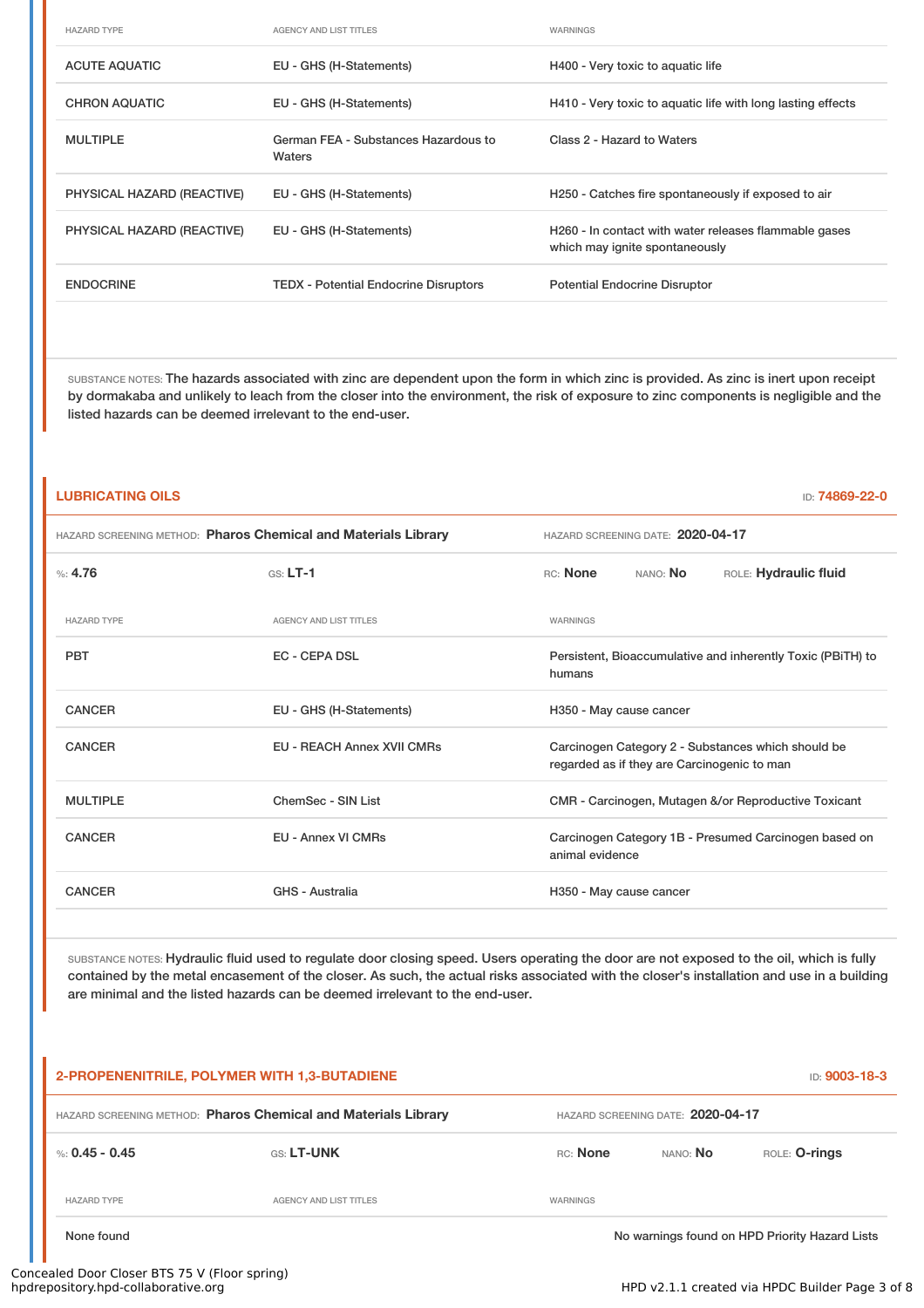# **BRASS** ID: **12597-71-6** HAZARD SCREENING METHOD: **Pharos Chemical and Materials Library** HAZARD SCREENING DATE: **2020-04-17** %: **0.21 - 0.21** GS: **NoGS** RC: **Both** NANO: **No** ROLE: **Closer body** HAZARD TYPE **AGENCY AND LIST TITLES** AGENCY AND LIST TITLES None found Nowarnings found on HPD Priority Hazard Lists SUBSTANCE NOTES: -**STAINLESS STEEL ID: 12597-68-1** HAZARD SCREENING METHOD: **Pharos Chemical and Materials Library** HAZARD SCREENING DATE: **2020-04-17**

%: **0.21** GS: **NoGS** RC: **Both** NANO: **No** ROLE: **Screws** HAZARD TYPE AGENCY AND LIST TITLES WARNINGS None found Nowarnings found on HPD Priority Hazard Lists

SUBSTANCE NOTES: 340

| <b>POLYURETHANE</b> |                                                                |                                   |          | ID: 64440-88-6                                 |
|---------------------|----------------------------------------------------------------|-----------------------------------|----------|------------------------------------------------|
|                     | HAZARD SCREENING METHOD: Pharos Chemical and Materials Library | HAZARD SCREENING DATE: 2020-04-17 |          |                                                |
| %: 0.17 - 0.25      | $GS: LT-P1$                                                    | RC: None                          | NANO: No | ROLE: Paint                                    |
| <b>HAZARD TYPE</b>  | AGENCY AND LIST TITLES                                         | WARNINGS                          |          |                                                |
| None found          |                                                                |                                   |          | No warnings found on HPD Priority Hazard Lists |
|                     |                                                                |                                   |          |                                                |

SUBSTANCE NOTES: -

**POLYISOCYANATE COMPOUNDS** ID: **Not registered** HAZARD SCREENING METHOD: **Pharos Chemical and Materials Library** HAZARD SCREENING DATE: **2020-04-17** %: **0.14 - 0.21** GS: **NoGS** RC: **None** NANO: **No** ROLE: **Primer** HAZARD TYPE THE RESERVED OF AGENCY AND LIST TITLES THE RESERVED OF A GENOME OF A GENOME AGENCY AND LIST TITLES None found Nowarnings found on HPD Priority Hazard Lists

## Concealed Door Closer BTS 75 V (Floor spring)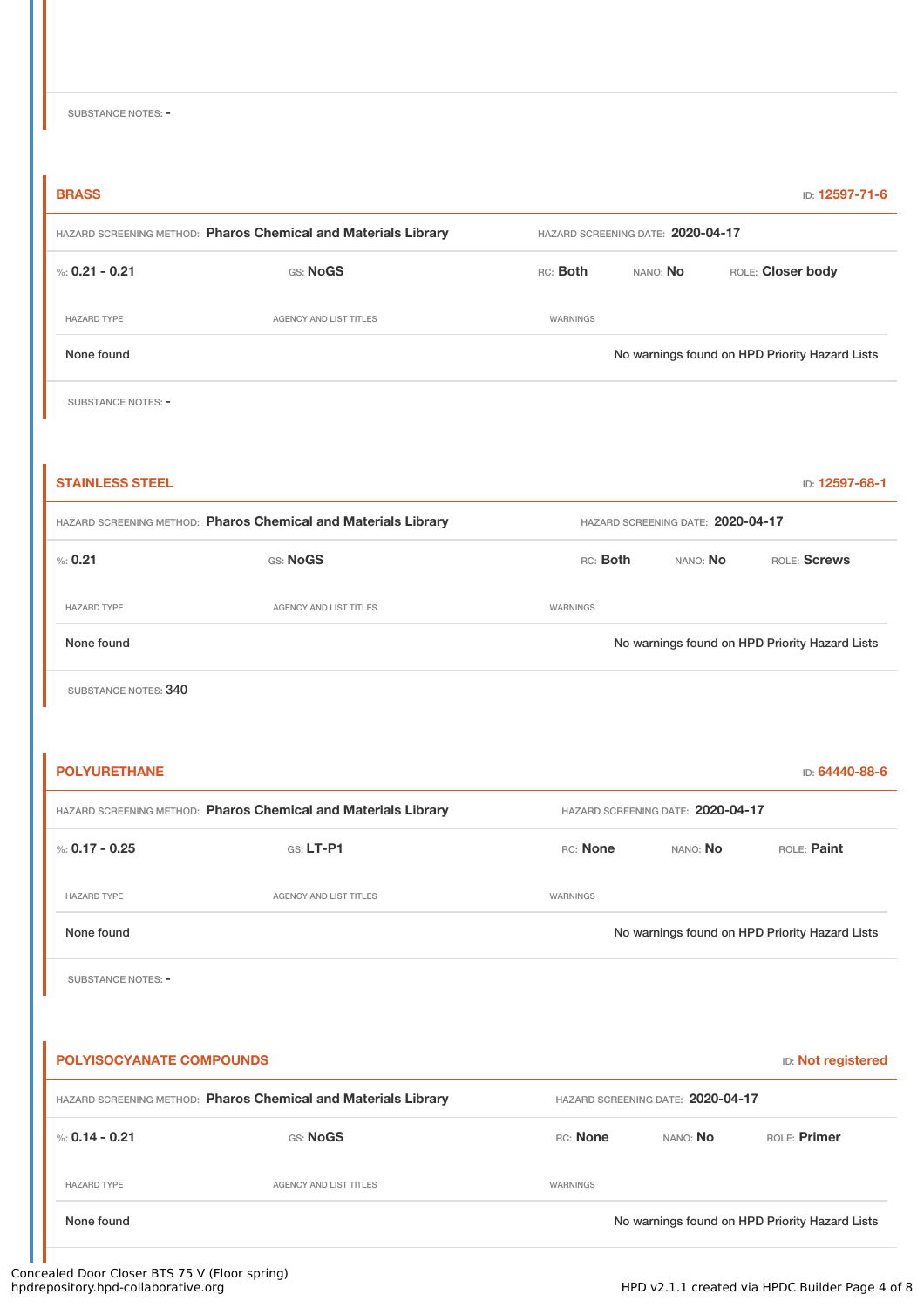| <b>POLY(OXYMETHYLENE)</b> |                                                                |                                   |          | ID: 9002-81-7                                  |
|---------------------------|----------------------------------------------------------------|-----------------------------------|----------|------------------------------------------------|
|                           | HAZARD SCREENING METHOD: Pharos Chemical and Materials Library | HAZARD SCREENING DATE: 2020-04-17 |          |                                                |
| %: 0.12 - 0.12            | GS: NoGS                                                       | RC: None                          | NANO: No | ROLE: Closer body                              |
| <b>HAZARD TYPE</b>        | AGENCY AND LIST TITLES                                         | WARNINGS                          |          |                                                |
| None found                |                                                                |                                   |          | No warnings found on HPD Priority Hazard Lists |
|                           |                                                                |                                   |          |                                                |

SUBSTANCE NOTES: -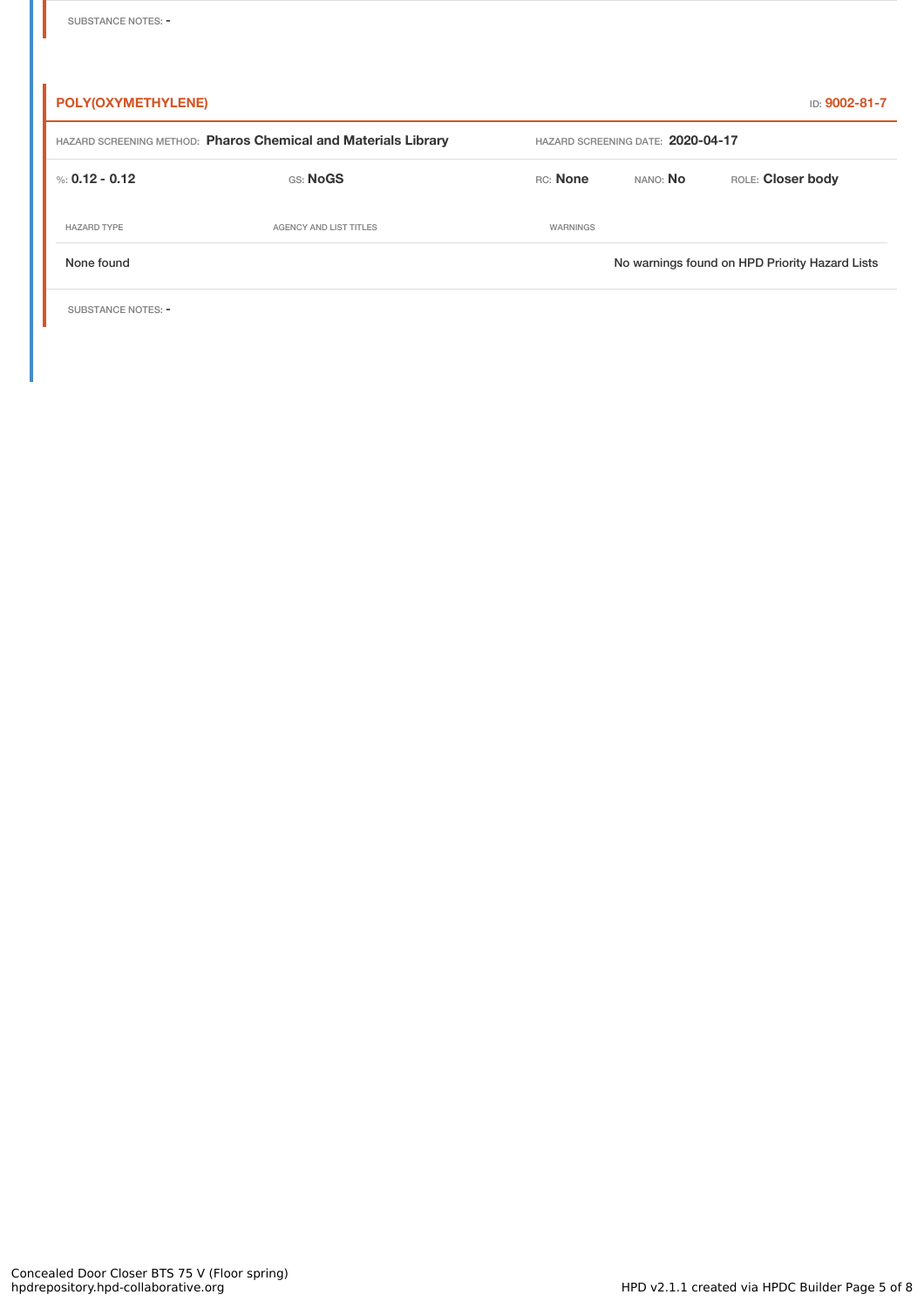This section lists applicable certification and standards compliance information for VOC emissions and VOC content. Other types of *health or environmental performance testing or certifications completed for the product may be provided.*

| <b>VOC EMISSIONS</b>                                                                                                                                                                                                 | N/A                                   |                     |                                                |                                                                               |                                                                                                  |
|----------------------------------------------------------------------------------------------------------------------------------------------------------------------------------------------------------------------|---------------------------------------|---------------------|------------------------------------------------|-------------------------------------------------------------------------------|--------------------------------------------------------------------------------------------------|
| CERTIFYING PARTY: Self-declared<br>APPLICABLE FACILITIES: This HPD is for a product<br>that is NOT liquid/wet applied.<br><b>CERTIFICATE URL:</b>                                                                    | <b>ISSUE DATE: 2020-</b><br>$04 - 21$ | <b>EXPIRY DATE:</b> | CERTIFIER OR LAB: N/A                          |                                                                               |                                                                                                  |
| <b>CERTIFICATION AND COMPLIANCE NOTES:</b>                                                                                                                                                                           |                                       |                     |                                                |                                                                               |                                                                                                  |
| <b>LCA</b>                                                                                                                                                                                                           |                                       |                     |                                                | <b>Declaration (EPD) by</b><br><b>Institut Bauen und</b><br>Umwelt e.V. (IBU) | <b>Environmental Product</b>                                                                     |
| CERTIFYING PARTY: Third Party<br>APPLICABLE FACILITIES: Singapore<br><b>CERTIFICATE URL:</b><br>https://www.dormakaba.com/resource/blob/17210/03566ee3ee27536e889202de65183060/epd-<br>bts-75-v---rts-87-en-data.pdf |                                       |                     | <b>ISSUE</b><br>DATE:<br>$2014 -$<br>$10 - 28$ | <b>EXPIRY</b><br>DATE:<br>$2020 -$<br>$10 - 27$                               | <b>CERTIFIER</b><br>OR LAB:<br>Institut<br><b>Bauen</b><br>und<br><b>Umwelt</b><br>e.V.<br>(IBU) |

CERTIFICATION AND COMPLIANCE NOTES:

### **H** Section 4: Accessories

This section lists related products or materials that the manufacturer requires or recommends for installation (such as adhesives or fasteners), maintenance, cleaning, or operations. For information relating to the contents of these related products, refer to their *applicable Health Product Declarations, if available.*

No accessories are required for this product.

### **Section 5: General Notes**

dormakaba has resulted from the merger of the two well-established brands Dorma and Kaba, both known for their expertise in the area of smart and secure access solutions. Together we stand for more than 150 years of security and reliability. Our master brand dormakaba stands for our offering of products, solutions and services for secure access to buildings and rooms from a single source. Our global brand power supports us to become the trusted industry leader. For more information, please go to: www.dormakaba.com. The information contained in this HPD is to be used only as a voluntary information on our products. dormakaba makes no representation or warranty as to the completeness or accuracy of the information contained herein. The products and specifications set forth in this HPD are subject to change without notice and dormakaba disclaims any and all liability for such changes. The information contained herein is provided without warranties of any kind, either express or implied, and dormakaba disclaims any and all liability for typographical, printing, or production errors or changes affecting the specifications Concealed Door Closer BTS 75 V (Floor spring) HPD v2.1.1 created via HPDC Builder Page 6 of 8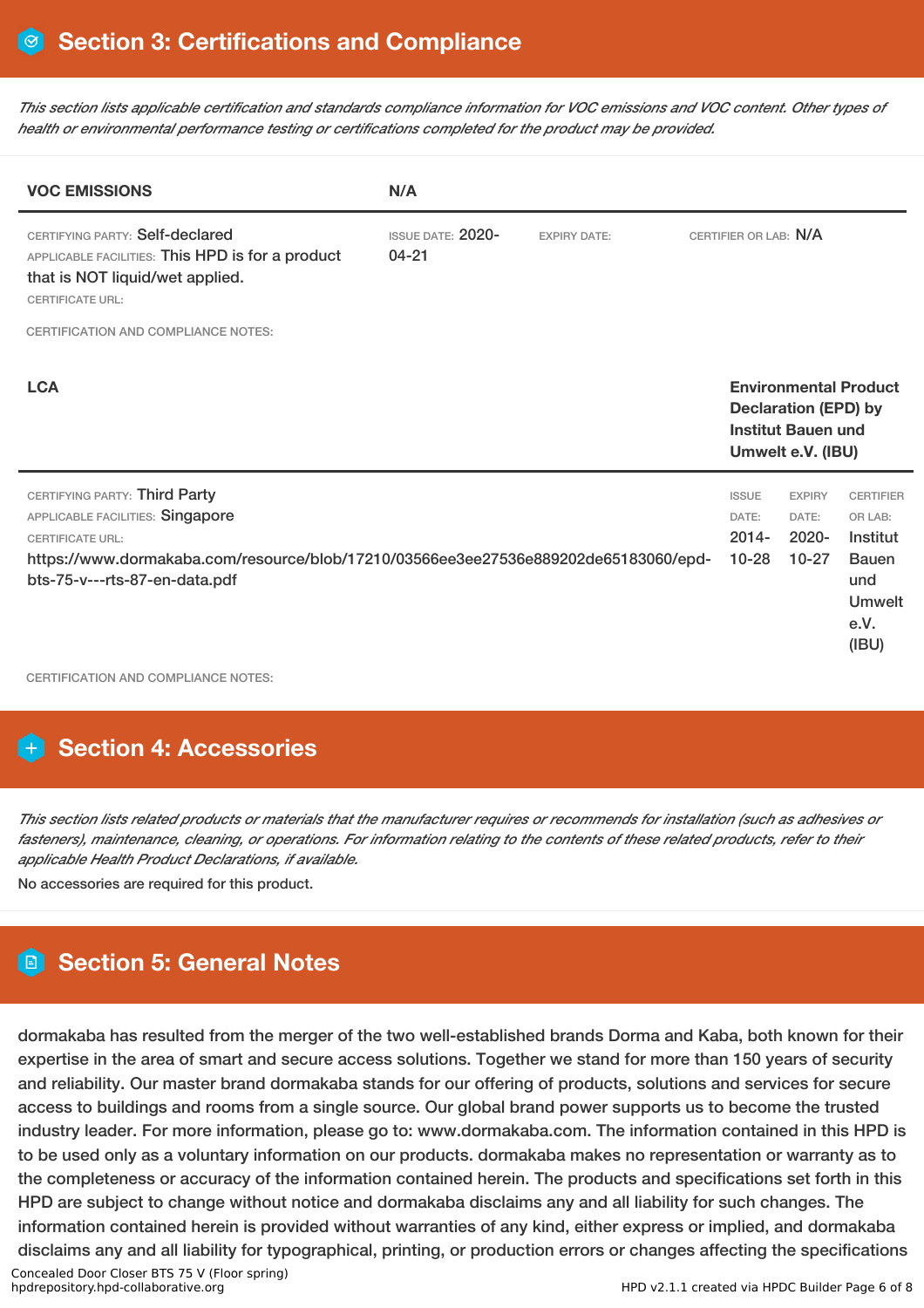contained herein. dormakaba DISCLAIMS ALL WARRANTIES, EXPRESS OR IMPLIED, INCLUDING, BUT NOT LIMITED TO, THE IMPLIED WARRANTIES OF MERCHANTABILITY AND FITNESS FOR A PARTICULAR PURPOSE. IN NO EVENT WILL dormakaba BE LIABLE FOR ANY INCIDENTAL, INDIRECT OR CONSEQUENTIAL DAMAGES ARISING FROM THE SALE OR USE OF ANY PRODUCT. All sales of products shall be subject to dormakaba's applicable General Terms and Conditions, a copy of which will be provided by your local dormakaba organisation upon request.